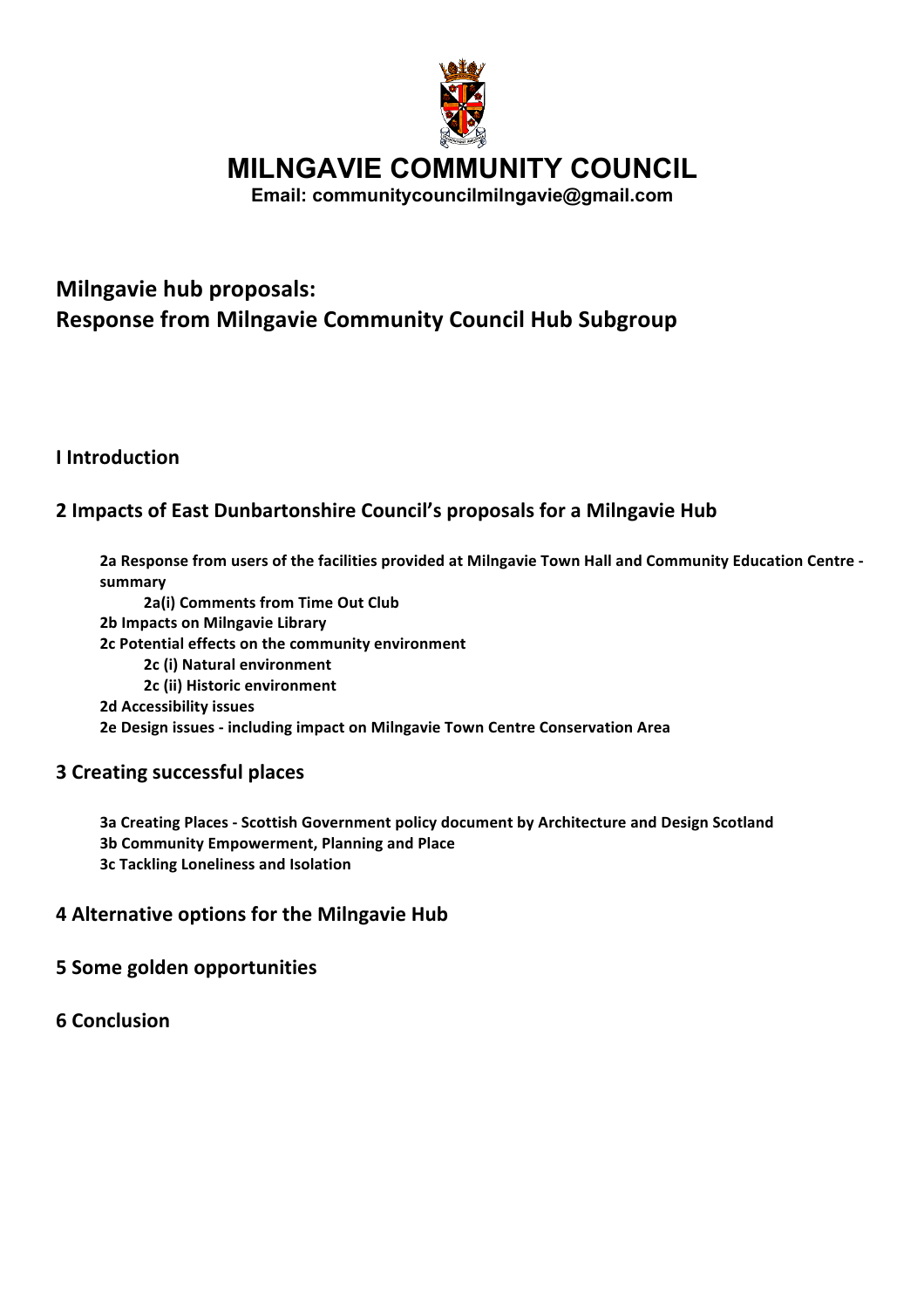## **1. Introduction**

At its September meeting, the first after the summer break, Milngavie Community Council formed a sub-group of people present in order to respond to EDC's proposals for a Hub in Milngavie. The sub-group included members of MCC and also of Milngavie Community Development Trust (MCDT) and the newly formed Users Action Group, which represents groups who use the community facilities provided both at Milngavie Community Education Centre and at Milngavie Town Hall. The submission below is a compilation of contributions from members of the sub-group.

MCC welcomes the Council's proposals to provide Customer Services in Milngavie, and for the long-awaited refurbishment of the Milngavie Town Hall and Lillie Art Gallery. However, the many responses we have received from the community indicate many concerns with the two options presented at the end of June. Both of these involve a large expansion of the Town Hall building in an attempt to accommodate the facilities from the CE Centre and Library building, though these facilities would be reduced.

EDC have allocated around  $£4$  million pounds for the Hub, to be spent mainly in 2020/21. They say it is for only one building - why? - and that it will be possible to accommodate all the groups, except for gym users, at the extended Milngav Town Hall - is this correct?

MCDT consulted its members and a 20% response to an open question showed a desire to consider other proposals and possibilities, taking into account the difficulties and reservations described in the sections below

# **2. Impacts of East Dunbartonshire Council's proposals for a Milngavie Hub**

**2a Impact on User Groups:** response from users of facilities provided at Milngavie Town Hall and Community Education Centre - summary

It appears the letting information held by EDC has been used to map the existing CE Centre rentable space into the new Hub with the exception of the Gym. As there has been no contact with the users this has not taken into account the actual facilities they use or indeed the numbers of their members who attend meetings. The User Action Group who we are engaged with have conducted an analysis with their members of the areas they use and on what days and times. This analysis also includes feedback on other facilities they require. At the meeting of the Allander Champions Group held on 11th Sep, 2019 there was a discussion of all the facilities being incorporated into the design, but no mention of the requirement to cater for users of the CE Centre gym or the need to include this provision in the replacement sports centre.

An analysis of the total current rentable space at the CE centre and the Town Hall, and the total rentable space in your proposed Hub shows that there would be an overall loss of around 30%. This is driven largely by the loss of the Gym. Some groups have heard that they may need to relocate to the Allander Sports Centre but there is no evidence that facility can accommodate them on the same days and times these groups meet. Furthermore, many other Groups use the space provided in the Gym. We assume some of these would be expected to use the Halls on the ground floor. This would inevitably create a conflict with existing Clubs that use those spaces. Given the overall reduction in available space and the numbers of groups using recurring lets, this could cause a severe constraint on ad-hoc users wishing to hire a Hall/Room for their use. The growth of population in the Bearsden and Milngavie area and the fact that we have an ageing population means we are likely to see a growing demand for Community spaces to accommodate more leisure groups in the future. The reduction in available lettable spaces does not allow for this potential growth. In order to accommodate Customer Services and the Library in the proposed extension it appears we would have to accept a 40% reduction in the size of the library. The existing library also accommodates a 'computer room' that is also used for training. It is not clear whether this could be retained.

Many of the Groups that use the CE Centre and the Town Hall store a large amount of equipment on site and it is impractical to be told to bring that to site every week. This equipment is used for their weekly meetings and is essential for the operation of their Groups. There does not appear to be enough provision for storage on the plans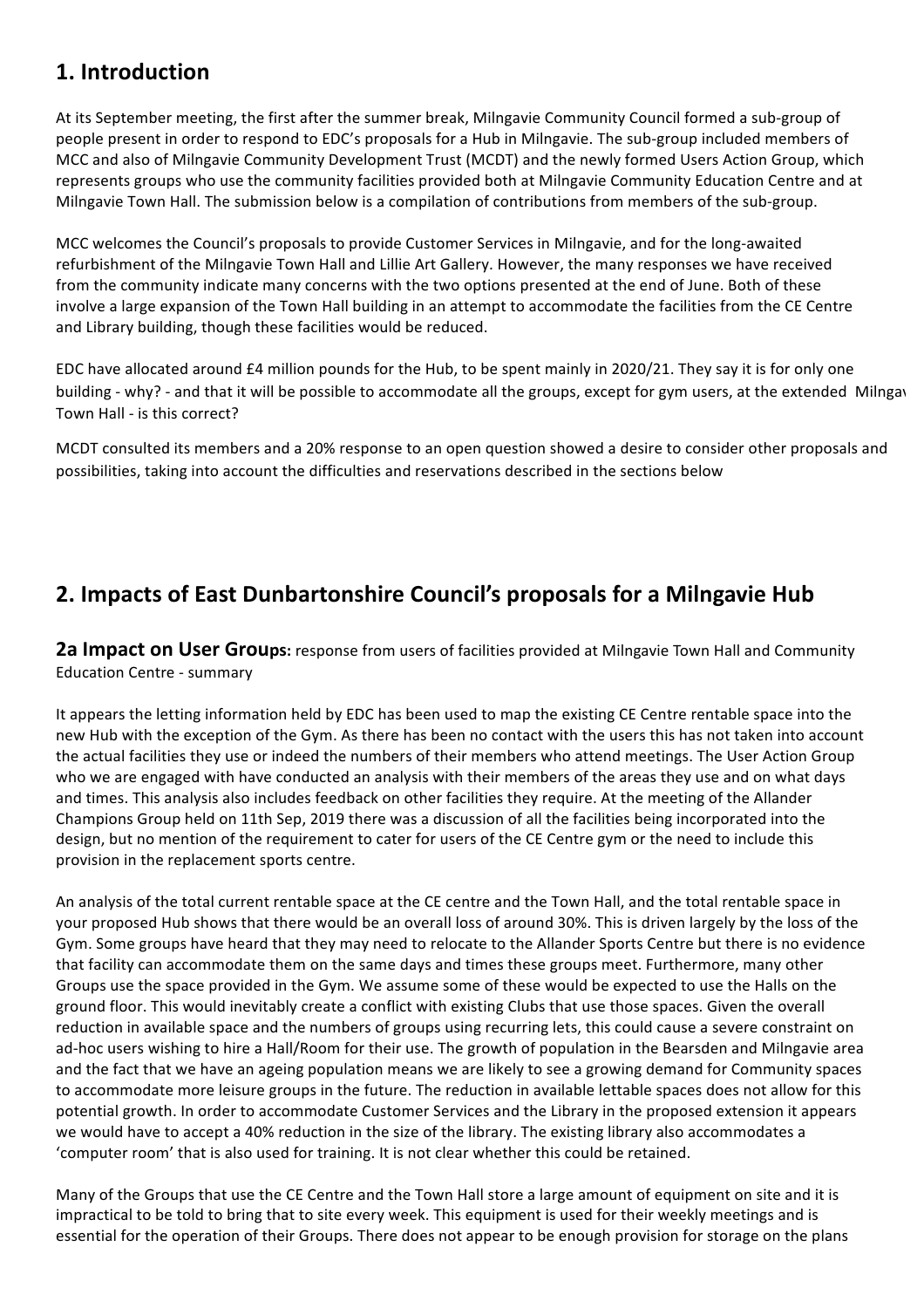either on the ground or first floor. If space is allocated from the existing footprint for storage that will inevitable eat into the rentable space. Groups require a number of other facilities and we hope that there will be direct engagement with them to identify this in whatsoever plans are taken forward.

Groups cater for residents from all age groups. Parents drop off their children and pick up them up later and given the severe lack of parking (which we will come back to) will find this more difficult. There are also a large number of older members some of whom have limited mobility or disabilities. There is no indication of lifts in the proposals and these would be necessary to allow those members who cannot readily use stairs to gain access to the Community Rooms. This would eat into the already constrained footprint.

Overall, we do not believe the current proposals provide enough accommodation on the Town Hall site. The site footprint cannot allow for the building of a larger extension and therefore the Hub would have to compromise on space to allow the Groups that use the CE Centre to be accommodated. To quote: Joint Council Leader Vaughan Moody said, "The development of the Community Hub will see major investment in the town centre and will provide everyone in Milngavie with a facility they will be proud of". Based on the feedback we have received from existing users we do not see how that can be delivered.

## **2a (i) Comments from the Time Out Club**

#### **Registration Requirements (Summary – see TOC submission for full details)**

The proposed options 1 and 2 do not meet the requirements of Time Out Club. 62 families currently rely on Time Out Club for after-school care at Milngavie CE C 3pm-6pm Mon-Fri during term time (over 70 families during the holidays). The service is currently registered for 60 children per day and there is a waiting list. The current proposals do not meet the security, storage and kitchen requirements of a registered child care service. In addition, outdoor space is essential. This is outlined in the **Health and Social Care Standards: My support, my life** (June 2017)<sup>[1]</sup> which contain the following elements:

- 1.25 I can choose to have an active life and participate in a range of recreational, social, creative, physical and learning activities every day, both indoors and outdoors.
- 1.31 As a child, my social and physical skills, confidence, self-esteem and creativity are developed through a balance of organised and freely chosen extended play, including using open ended and natural materials.
- 1.32 As a child, I play outdoors every day and regularly explore a natural environment.
- 5.1 I can use an appropriate mix of private and communal areas, including accessible outdoor space, because the premises have been designed or adapted for high quality care and support.

The children require a flexible outdoor space adjacent to the indoor space available, where they can choose activities freely and be in close proximity for staggered collection times. In addition, Time Out Club have raised concerns about road safety and parking. Even if the accommodation proposed were suitable, if Time Out Club were given access to the premises for the times required this would severely limit access by other users.

[1] https://scotgov.publishingthefuture.info/publication/health-and-social-care-standards-my-support-my-life

## **2b Impacts on Milngavie Library**

In all the East Dunbartonshire places where hubs have been provided, libraries have suffered a drastic reduction in space, to the detriment of their proper functioning. They have been dumbed down to more of a single social space than a place where one can do serious work and study. Residents from the Bearsden and from the Kirkintilloch areas have complained to us that in the new libraries it is difficult to concentrate with all the noise and with children playing around. It has been suggested to us by a professional librarian that an L-shape at least is needed to minimise noise from children's activities in the library, and at least one room off the library for study, reading groups, talks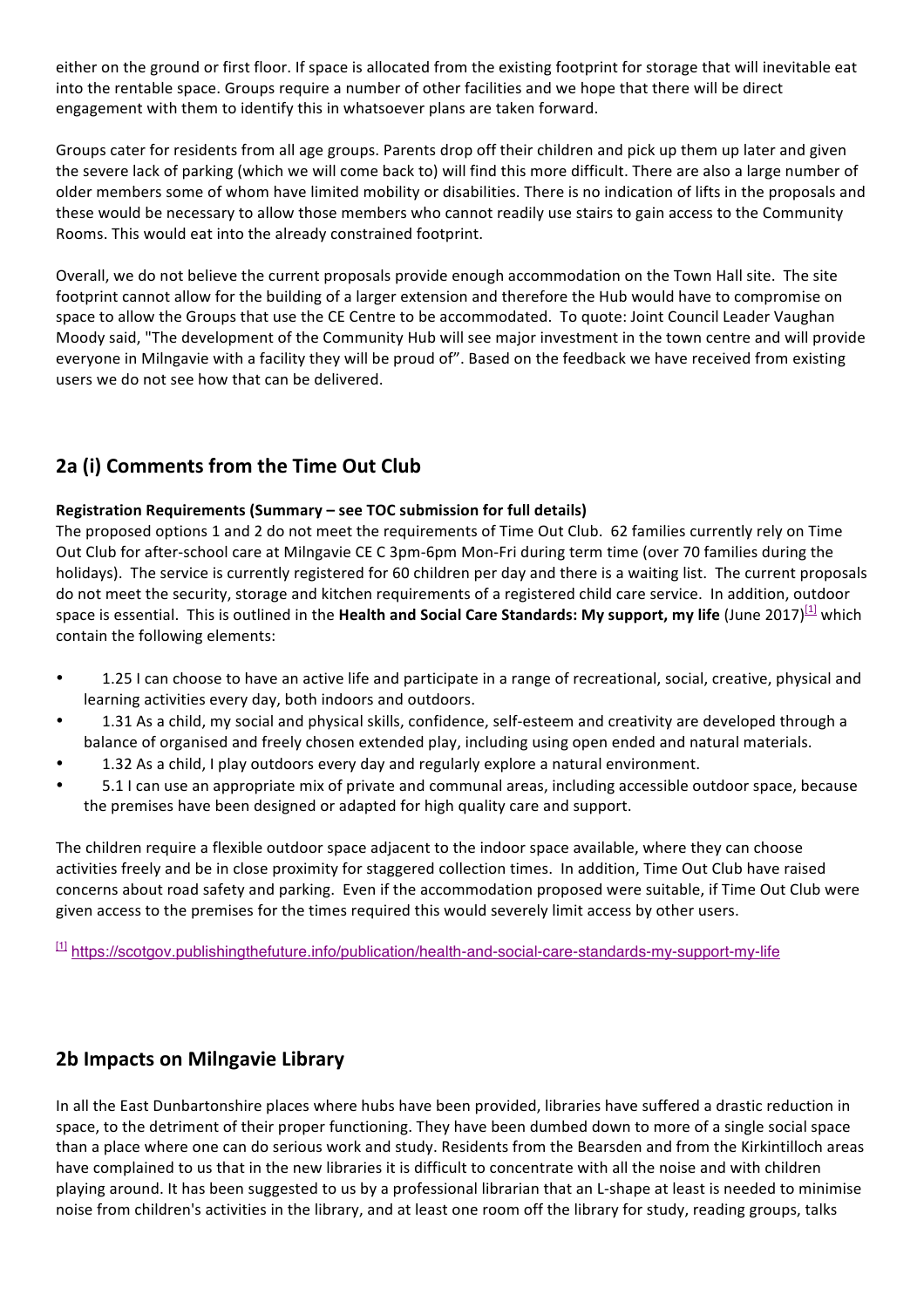and/or computer usage for classes or individuals. At Bearsden, any courses or children's activities have less room to operate and seem to cause more disruption. The pod is not popular.

East Dunbartonshire boasts of high educational standards, but forgets about this when it comes to after school study. In both of the options recently proposed, the area for the library is reduced by 40%, and appears as a single open space. 

The set-up of Milngavie library is currently good. It is basically L-shaped with an attractive, welcoming area for children at the western end, and a quiet area with tables for work and study at the northern extremity. The west side has a corner with private individual desks, and at the south end there is a separate enclosed space with computers, for use by individuals or classes. Douglas Academy pupils come to work at Milngavie Library - the location is convenient for them.

With so much knowledge now available online, it has been argued that there is less need for books. But there is also a lot of material that is not online. One of many reasons why Brookwood library is missed is because it had a quiet, separate Bearsden and Milngavie Local History section, where one could research material not available online, or just browse. Some of it was behind glass, but was immediately accessible if one asked the duty librarian. In the Bearsden Hub this is all now locked away and can only be accessed by the archivist who, though very helpful, comes just once a week.

Another specialist section now lost at Bearsden is audiobooks. A Bearsden resident, blinded in an accident, used to enjoy these at Brookwood, but when she asked for them at the Bearsden Hub she was told they just did not have the space for everything. Yet her specialist needs are particularly important because listening is one thing she can still do.

Rather than reducing the space provided at Milngavie library, it should be retained, or extended, to accommodate what has been lost at Brookwood and perhaps the other libraries. Surely the people of East Dunbartonshire deserve at least one decent library?

### **2c** Potential loss to the community of a place in Milngavie that is highly valued for its **natural heritage and for its historic significance**

The CE Centre/ Library building and the adjacent pond lie within the Allander Park, all designated as Open Space in the Local Development Plan. Moreover, the pond lies within the designated Local Nature Conservation Site and also the Wildlife Corridor associated with the Allander Water. These designations give the area a degree of protection, however in 2014 the full Council agreed to designate all of the open space owned by EDC as a Centenary Field, to be used for recreation in perpetuity in memory of those who had given their lives in World War 1. Such a designation gives stronger protection.

The agreement was not legally finalized until recently, when the PCNA committee approved a recommendation that the pond and CE Centre at the south end of Allander Park be removed from the Centenary Field designation, raising deep concerns in the community that if the CE Centre/ Library facilities are relocated, this invaluable place would be developed for private rather than community use.

The town of Milngavie owes its existence to the Allander Water – it has been called "The child of the Allander". The area now in question has visible evidence of this heritage – the pond is the last remnant of a larger series of ponds serving the industries that made Milngavie, and the paths in the area are old railway and tram tracks. This is a special place for Milngavie today and, we hope, for the future.

Below at 2c (i), a MCDT member describes the value of of the natural heritage of the area, especially the pond, for people today, and opportunities presented for the future. At 2c (ii) a local historian touches on the history of the piece of open space excluded from the Centenary Field designation, and what can still be seen there.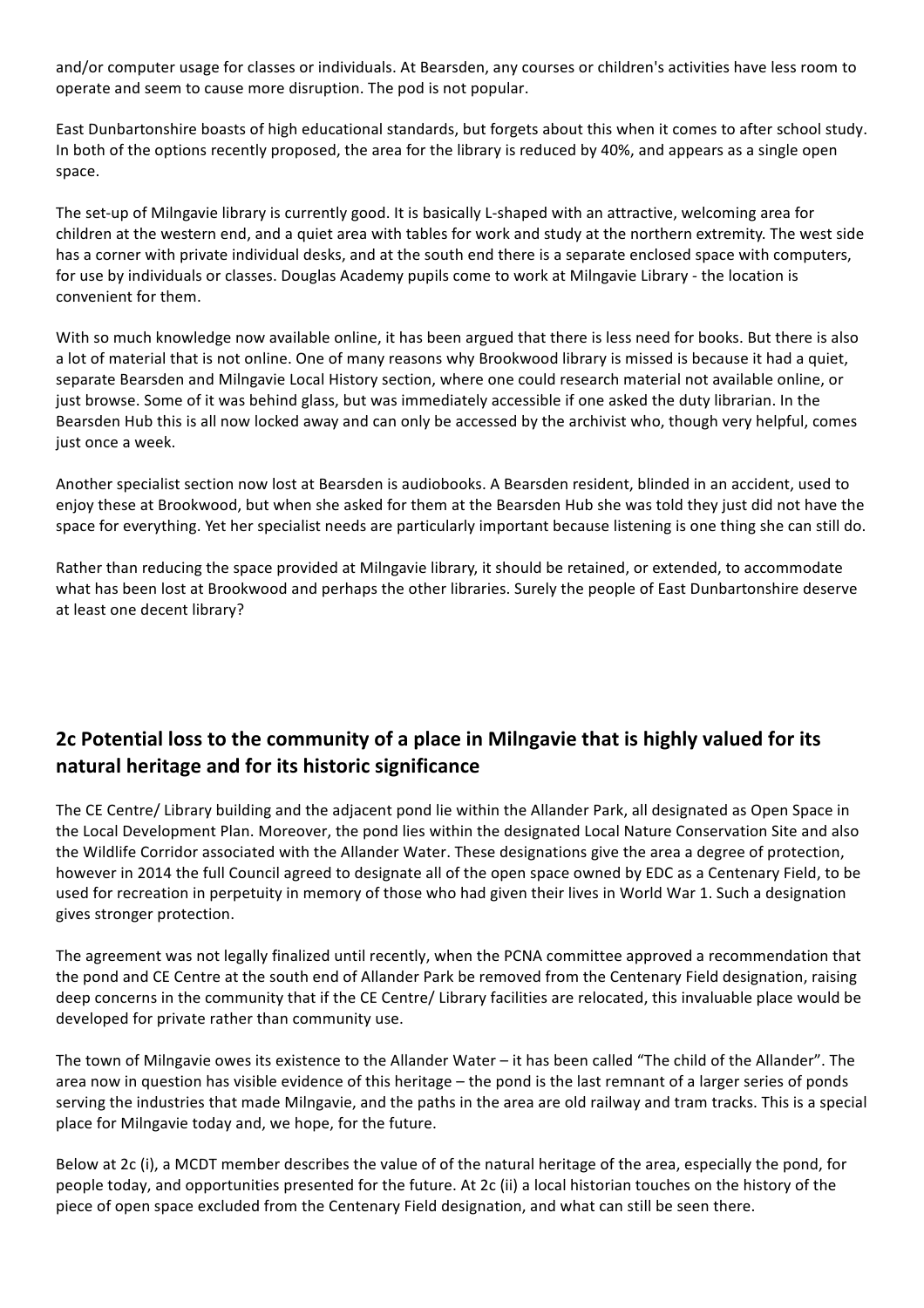## **2c (i) Natural environment**

The environs of Milngavie CE Centre and the adjacent pond form an important Greenspace which is used on a daily basis, not least by children at the Timeout Club and an average of two hundred people each day, not counting West Highland Way walkers (tens of thousands per year). The protection and conservation of this area not only represents an opportunity to enhance the health and well-being of the Community, but to further develop its biodiversity and use as an an educational resource for local people and visitors, including West Highland Way walkers.

It is vital that these areas are protected and conserved:

- as community amenities enhancing health and well-being
- as educational resources used by schools and groups.
- in order to comply with Scottish Government
- in order to comply with East Dunbartonshire strategies

This would have very wide community support, as has been consistently demonstrated in recent years  $(1)$ 

#### **Community amenities enhancing health and well-being:**

The pond and environs were identified as an important and valued area by the survey carried out by Milngavie Community Development Trust in 2016. Since then the group have worked in collaboration with Streetscene to make improvements.

- Crowd funded in five weeks over £2000 to replace 'swan nesting island' before the nesting season started. The new island offers protection for the breeding pair who roost there at night away from predators. This has enabled all the cygnets grow to maturity this year. The timescale demonstrates the community's interest and commitment to the pond and environs.

- The area behind the concrete benches was planted with 350 plants of native species.
- An activity table was installed on the pond side for children to use, funded by Milngavie Community Council.
- The pump operating the fountain was renewed resulting in improved water quality.
- Funds are being raised at present to naturalise the pond edge in order to further improve water quality and biodiversity

All these initiatives have wide community support and demonstrate an example of Objective 4 of the Town Centre Strategy ' improving existing space....working with partners and community groups to identify local and sustainable initiatives'

The benefits of accessible green space within walking distance are well known and form a guiding principle in both government and local authority strategies. The pond and its environs, not only offer this opportunity to residents but the wild fowl living on the pond are a talking point amongst visitors and these social interactions address issues of loneliness and isolation.

The environs of the pond form a walking and cycling route into the Precinct especially from the west/east direction which might otherwise force residents to use their cars instead. It is a walking route for children attending Milngavie Primary School and Douglas Academy.

The particular benefits and rights of children in relation to outdoor experiences are considered in detail in the Timeout Club submission.

#### Educational resource for schools, groups and visitors:

The pond and its environs are on the route of the West Highland Way and other walks, and tens of thousands of people use it every year. The present Hub consultation offers a golden opportunity to develop an interpretative centre in the CE Centre to meet the needs of visitors. A cafe facility already exist in which could be enhanced and run as a social enterprise to provide employment and skills.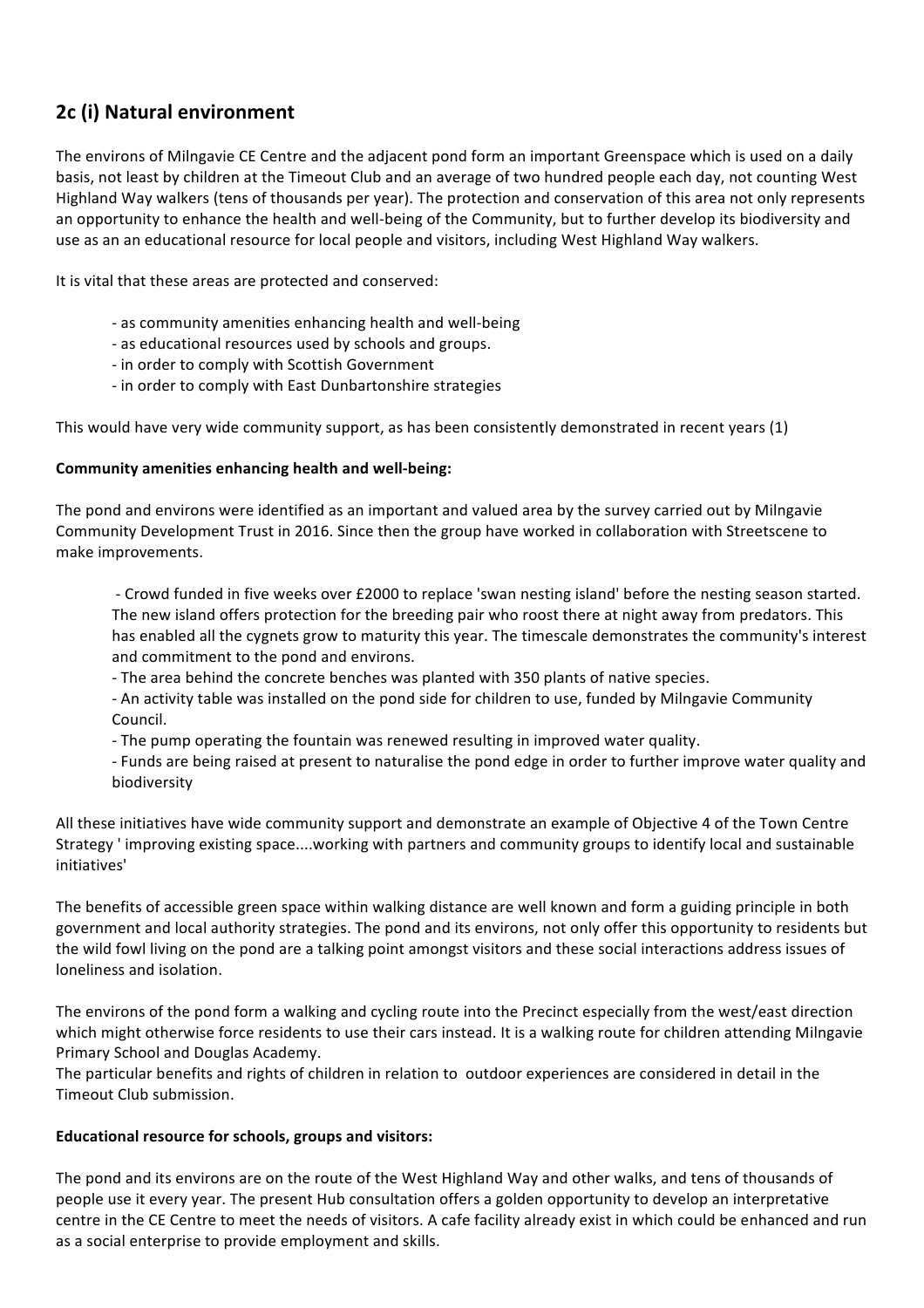The pond and its environs are used by children in the Timeout Club for educational purposes on a daily basis.(see Timeout Club submission).

Working in partnership with Milngavie Community Development Trust, the children were keen to encourage healthier feeding of swans and ducks. Feeding bread results in deformity of ducks' wings and reduces oxygenation of the water. Financed by local businesses, the children produced an information leaflet and supply bags of swan and duck food for visitors to use as an alternative. A survey (2) of feeding practices by visitors in July 2019, showed a 80% reduction in bread feeding and widespread awareness of good feeding practice. This kind of initiative supports the children's development as citizens and stewards of their environment.

During Milngavie Week, Mugdock Rangers lead pond dipping sessions at the pond exploring the biodiversity of the environment. Ranger Alan McBride reports,

'The pond dipping sessions are designed to make children, and adults, aware of the rich diversity of life in a freshwater pond and how important ponds are on a local and national level. From my experience, both children and adults love these events and find the whole experience of catching and observing the pond creatures fascinating. For children it can be the wonder of seeing creatures that they generally wouldn't have the opportunity to see, and for adults it can engender nostalgic memories of creatures caught when they were children.'

These sessions could be integrated into the Science Outcomes of Curriculum for Excellence. Milngavie Community Development Trust are already preparing an outline learning package.

Further, Alan observed that the number of aquatic species has remained constant, indicating the health of the pond. Mugdock Rangers also hold bat events at the pond. Two species hunt for insects near the surface of the water.

#### **Scottish Government and East Dunbartonshire Council strategies and policy statements:**

Conserving and enhancing the pond and its environs at the CE Centre will be in accordance with government policy and the strategies and aspirations of our local authority.

In particular. East Dunbartonshire Open Space Strategy 2015-2020 Dunbartonshire Local Biodiversity Action Plan 2017-2021 Active Travel Strategy 2015 Local Outcomes Improvement Plan 2017 -2027 East Dunbartonshire Green Network 2017-2022

East Dunbartonshire Open Space Strategy states on page 8 that ' existing open space will be protected' The pond and its environs are a wonderful asset which deserve the protection promised in this document.

1. Milngavie Community Development Trust - Community Action Plan 2016

2. Milngavie Community Development Trust. Survey of feeding practices and attitudes 2019

### **2c (ii) Historic environment**

#### **The Milngavie Cotton Mill and Paper Mill**

If the Clyde made Glasgow, then the Allander made Milngavie. The Allander provided the water that drove Milngavie's transformation from a rural village with one or two corn-grinding water-mills to a town of water mills for spinning and printing cotton and for making paper. The largest and most important mill was the water-powered cotton mill where the housing estate adjacent to the Library now is, on the inside of the bend in the Allander. This mill was apparently built in 1775 and operated until the 1860s. The first detailed mapped representation of the mill is on Smith 1820 plan of Milngavie and the mill had clearly grown and expanded by the time of the mid-nineteenth century First Edition Ordnance Survey (OS) 25 inches to the mile map.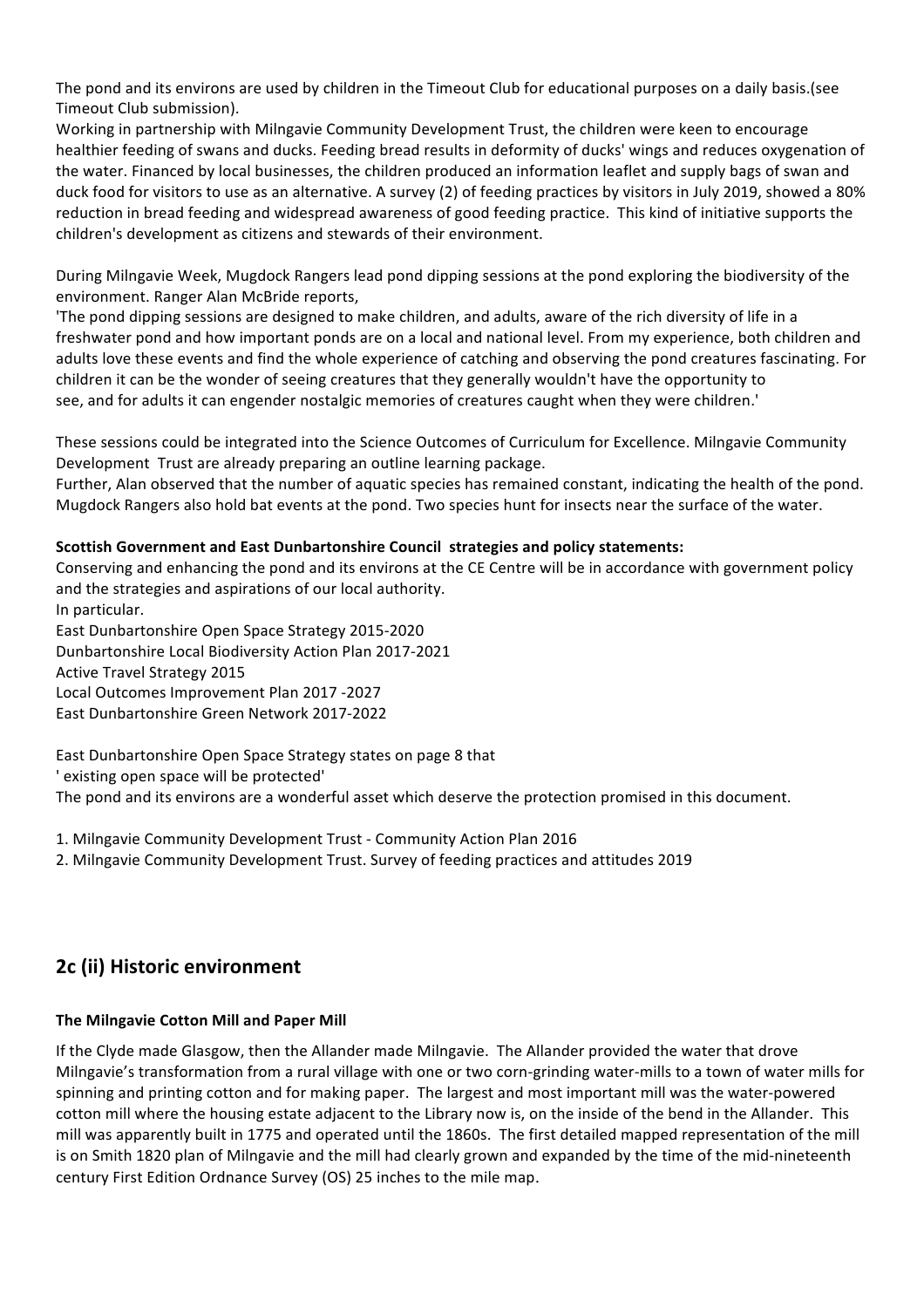



The Ellangowan Paper Mill, probably in the second quarter of the 20th century



*The railway spur line at the paper mill. The former track bed on the right now forms the start of the West Highland Way which passes through the cutting under the location of the former foot-bridge on the right*

*First Edition OS mid-19th century mapping of Milngavie cotton mill*

A most obvious feature of the mill is the double mill dams that supplied water to power the mill via the mill lade. This water was diverted to these ponds from the Allander by water management structures that are still largely in place. After the mid-19<sup>th</sup> century, the mill was converted to the Allander Paper Mills, which later became the Ellangowan Paper Mills.

Paper mills require abundant clean water and the Milngavie location by the Allander was perfect, prompting the further development of the Milngavie branch railway line to bring in raw materials (esparta grass) and to ship away the finished product. The rail track bed and cutting are obvious near the Library.

The Library pond is an important remnant of the mill, being the lower mill dam, with its sluice still operational (adiacent to the Allander). The upper mill dam has been filled to a considerable depth, well above the dam's former water level, by whitish-grey alkaline clay waste from the paper mill. This was delivered to the upper dam by an extensive tramway system shown on 1930s OS mapping. Remnants of bridge footings for the tramway to cross paths and channels are still present as are small wheeled 'trucks' used on the tramway (on the banks of the Allander above the bridge off Clober Rd near Balvie Rd). The waste is known locally as the 'limies' and is home to a distinctive flora which is well suited to alkaline soils and is described in the scientific literature.

Notable features of the mill: Mill dams; railway track bed (WHWay); internal tramway track bed (narrow strip of ground between Library pond and the Allander); tramway 'trucks'; tramway bridge footings; mill dam sluice; water off-take for the mill's settling ponds; extensive deposits of alkaline mill waste with distinctive flora.

Paul Bishop, Baldernock Local History Group; September 24 2019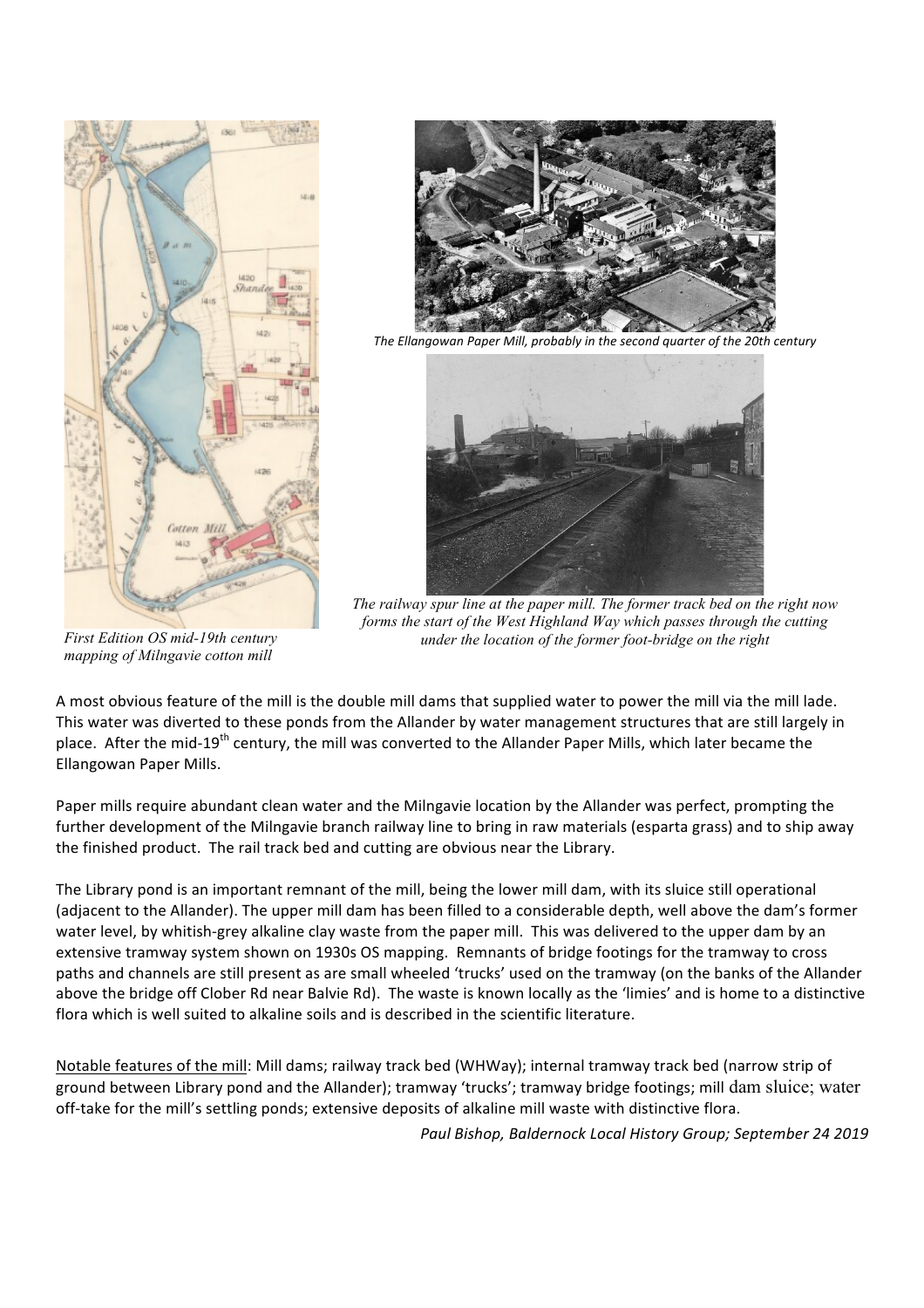### **2d Accessibility issues**

.

Parking is undoubtedly a major constraint to the redevelopment of the Town Hall as the new Hub, if CE Centre and library facilities are relocated there. At the moment, the existing Town Hall area is subject to major parking problems during working hours due principally to overspill into residential streets of commuters using the nearby station.

Station Road, on the south side of the Town Hall, is a very busy, single carriageway main road which carries heavy vehicles, including those serving the supermarkets. Fulton Rd and Buchanan St create a staggered crossroads. Additional Hub traffic and parking will increase congestion, pollution and hazards to vehicles and pedestrians.

On the Town Hall's west side Buchanan Street is also very busy, as besides its own residents and those from adjoining streets it serves two churches, with their daily activities as well as weddings and funerals. It also serves a primary school and a surgery. Residents complain of how difficult it can be to get out on to Station Road.

St Joseph's Church, immediately opposite the Town Hall, holds daily services but has no car park. However, its disabled members can legally park on the double yellow lines in the vicinity of the Town Hall. Due to this, Option 1, which has an entrance only on the Buchanan Street side, would be very difficult for disabled visitors. The Kersland Drive car park is some distance away and uphill from the site, and the route in between may be blocked with cars parked on the pavement. This would also be a problem for those carrying heavy or bulky equipment. Disabled people could park on the double yellow lines but there would be completion from those attending the church services or activities.

Option 2 is less worse, although it is currently difficult to get a parking place at the Lillie.

Children usually need to be dropped off and picked up, and is often also the case with disabled people. But this is not easy in Buchanan St or Station Road because of the congestion. It is possible at the moment to stop in the Lillie car park, but with additional use this space would become congested as well.

It should be noted that the CE Centre has dedicated parking close to the door, and setting down and picking up is easy because there is plenty of circulation space. But most important to note is that it is in a location which is readily accessed via local streets and the core path network linking western and northern parts of the community to the precinct, largely through the Allander Park. Many users of the library and CE Centre access the facilities on foot from these areas due to proximity, for convenience and because it is more enjoyable. (Note that the relevant page on EDC's website states: "The Council believes that this Core Paths Plan gives the people of East Dunbartonshire a path *network that enhances the daily quality of life".* 

Transfer of facilities to the Town Hall site would diminish active travel options and cause a disproportionate increase in vehicle traffic in an already congested residential area around the Town Hall and also at the junction of Park Road and Main Street. In this context it should also be noted that there is no safe cycle route from the residential area in the West of Milngavie to the Town Hall, as cycling is not permitted through the precinct.

The close proximity of the railway and bus stations is irrelevant as users of the Hub are unlikely to use them. The sub-group have concluded that if the Hub, with CE Centre/Library facilities are located at the Town Hall, the lack of parking will result in a significant detrimental impact on the residential streets and on the use of the Hub by the community.

### **2e Design issues - including impact on Milngavie Town Centre Conservation Area**

The Town Hall site lies within the Milngavie Town Centre Conservation Area. LDP Policy 10 states that development within a Conservation Area will preserve or enhance the character and appearance of the Conservation Area. The proposed new building would be contrary to this policy. Neither of the designs would fit comfortably with the character and appearance of this area due to their massing, flat roofs and huge windows.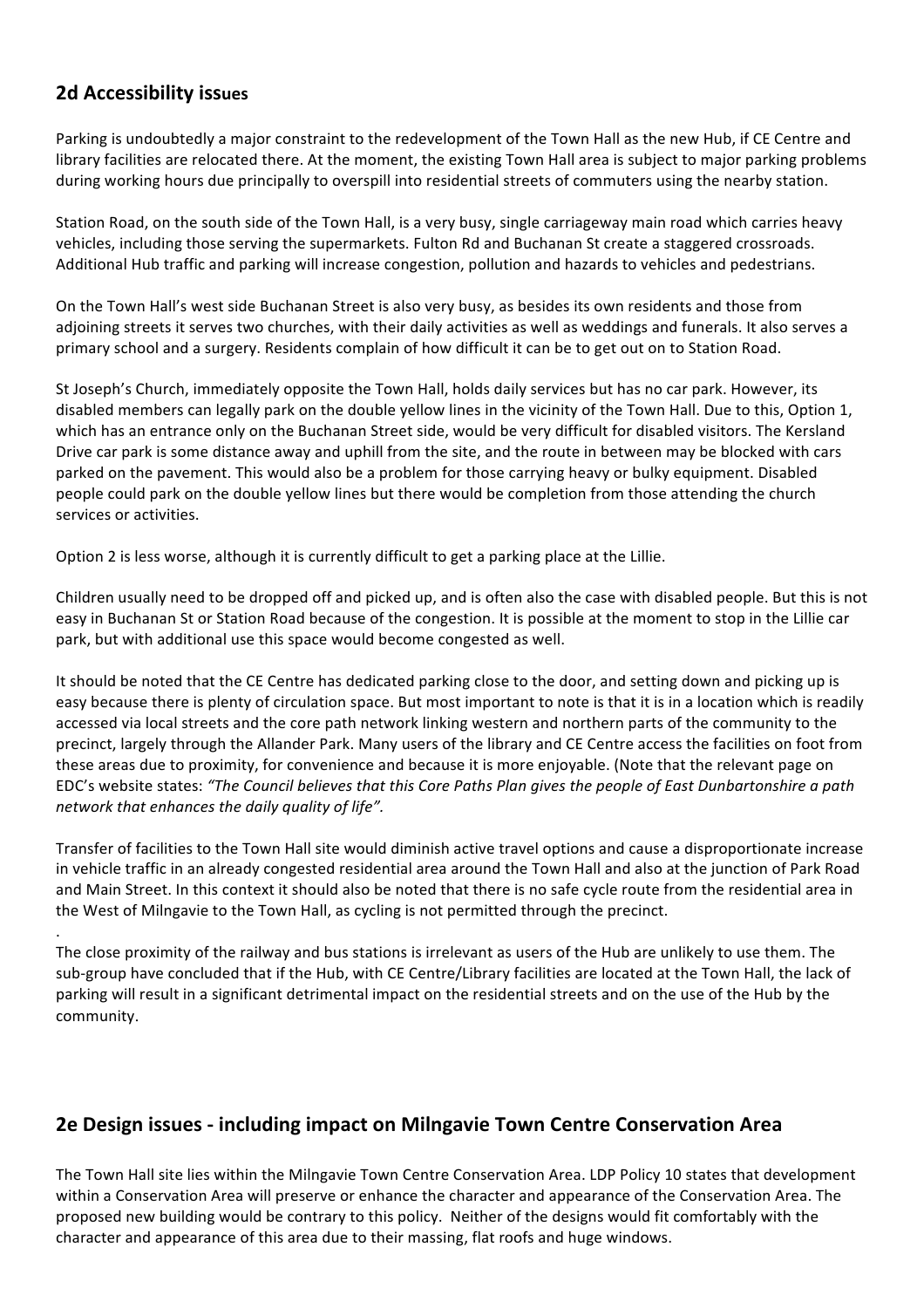Viewed from the station and travel hub, the proposed massive, incongruous structure would not appear welcoming to the many visitors who arrive in Milngavie, neither would it to the local people who come to use the facilities.

Note that in 2016 EDC commissioned a submission for a Sustrans competition. The consultant saw the civic buildings of the Town Hall, listed Railway Station and St. Joseph's Church as the eastern "gateway" to Milngavie Town Centre, and produced imaginative ideas for *enhancing* the visual quality of this gateway. It also included proposals for better pedestrian links between the town hall and the precinct, and better links for cyclists coming from the west of Milngavie. (MCC promoted these ideas in its response to the Milngavie Town Centre Strategy consultation. Such proposals could be funded separately).

Huge windows inserted in the Bearsden Burgh Hall, now called a hub, have presented serious problems with overheating. They cannot be opened because of the traffic noise. But Bearsden North Community Council's requests for air conditioning have been turned down due to lack of funding. This will be more of a problem at the proposed Town Hall site than in Bearsden, as the vast glass panels will largely be south facing and will contribute hugely to the problems controlling internal temperature. Aware of the threats of climate change, forward-looking architects are now going in for smaller windows to avoid the energy costs of air conditioning.

In both designs, the amenity of the internal spaces would be compromised due to the massing of the building. For example, the Lesser Hall would have no daylight whatsoever and this would particularly affect the Friendship Circle, who bring housebound people there to enjoy company during the day.

Neither design appears to provide space for a Heritage Centre, nor for storage, lifts or first floor toilets. But this floor would be used mainly by children and retired residents during the day.

# **3. Creating successful places**

## **3a Creating Places - a Scottish Government policy document by Architecture and Design Scotland**

Architecture is not just about designing good buildings, but also about making good places - places that enhance quality of life, are desirable to visit and where communities thrive. The Scottish Government set out ambitious plans for all this in *Creating Places*, a Policy document for the way Scotland should develop in the future. The document considers 'place' to comprise the environment in which we live, the people that inhabit these spaces, and the quality of life that comes from the interaction of people and their surroundings.

The six qualities of a successful place are set out as:

- \* distinctive
- \* safe and pleasant
- \* easy to move around
- \* welcoming
- \* adaptable, and
- \* resource efficient

Milngavie is a distinctive place, with its own character and identity. The safe, pleasant open space of the precinct, which encourages leisurely shopping and social interaction, contributes to this distinctiveness, as does the unique art gallery and large town hall.

Importantly, the town is located at the northernmost tip of the largest conurbation in Scotland, and provides access for that conurbation (and for the rest of the world) to both long and short walks in the magnificent open countryside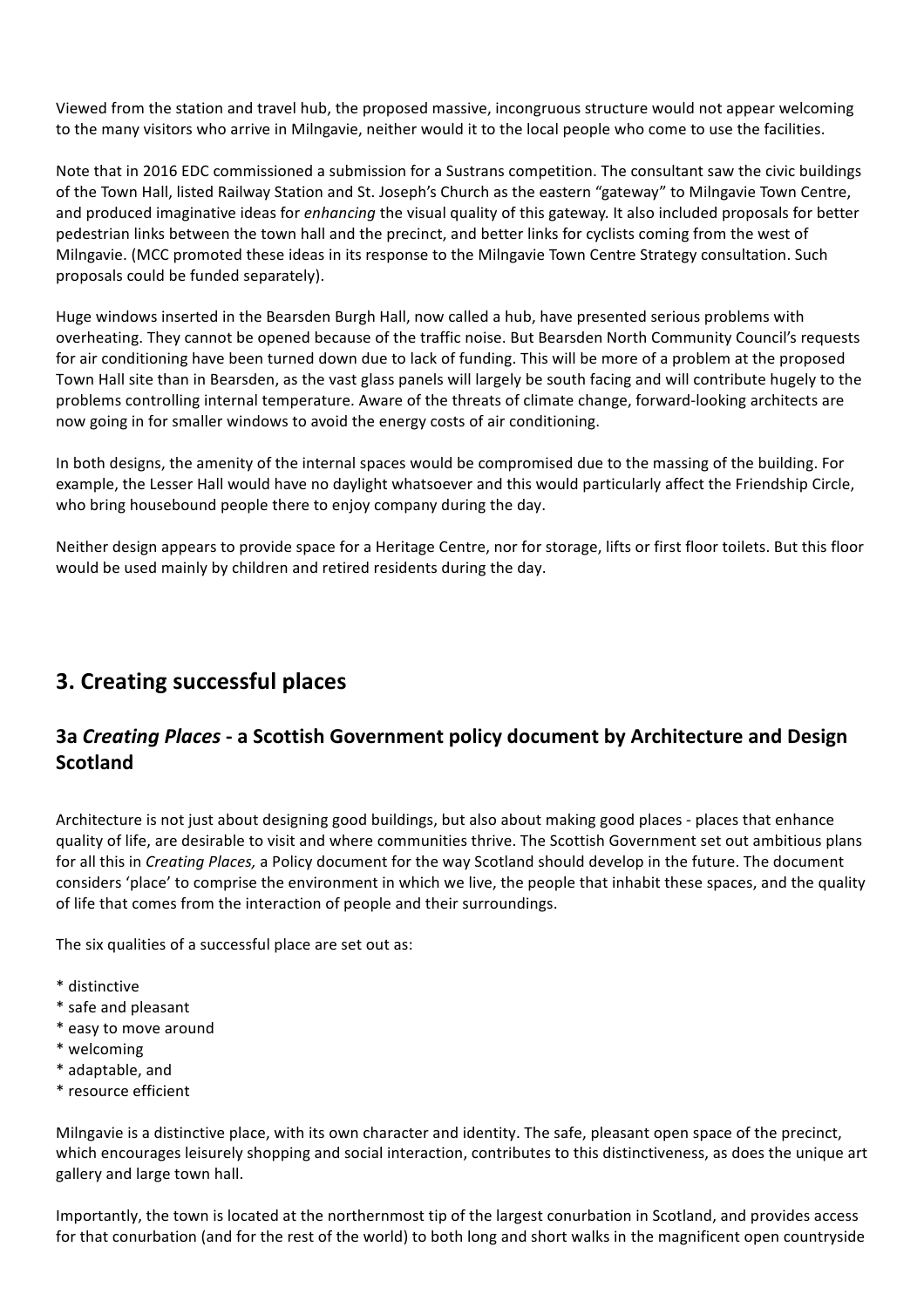beyond. At the start of these walks, the Community Education and Library Centre contributes greatly to community life in Milngavie and the wider area. Together with its distinctive surroundings which, as described above, have great biodiversity and heritage value, it is a peaceful, interesting and enjoyable meeting place. The Centre also has potential for adaptation in ways that might have economic advantages – see below in the 'opportunities' section.

Moreover, this Centre is a place that can be easily and safely accessed by everyone because 1) it has a dedicated car park for the less mobile and those who come from further afield and 2) it is located on a network of safe, pleasant off-road paths from the major residential areas of west and north Milngavie, and from the precinct. Active travel is promoted in EDC's transport strategies because it improves health and does not contribute to global warming.

With regard to the development of a particular place, the importance of engaging the local community at the earliest and all later stages runs right through *Creating Places*:

"Whether in urban or rural situations, communities have a unique and valuable knowledge about the neighbourhoods and places where they live. Successful places are made by involving people at the earliest stage and by continuously harnessing this wealth of skills and knowledge. Meaningful participation enables places to endure, and meet the needs of future aspirations of the people who live and work in them."

"The involvement of communities in delivering good places should not be restricted to the consultation of their views. For engagement to be meaningful, communities must be participant from first to last. This is because communities not only possess knowledge important to the design processes, but they will most often play a leading role in the stewardship of their towns and neighbourhoods."

"Design processes should harness and utilise the knowledge of communities and encourage active participation in the process, to deliver paces with local integrity and relevance."

Many people responding to this consultation may have referred to the dimensions of particular rooms in the proposed designs, but this is secondary. It is the layout of a town, and the location of facilities within it, that is the focus of Creating Places.

In discussing an appropriate government strategy for Architecture and Place, *Creating Places* points out that "communities and places benefit from investment decisions that consider all impacts - societal, environmental as well as economic. Decisions should prioritise **long term benefits**." (MCC emphasis).

With regard to designing for a low carbon economy, it states "A 're-use not replace' approach should be considered first when dealing with our existing built environment" and "We will advocate the delivery of places that prioritise pedestrians and encourage activity and healthy lifestyles.

### **3b Community Empowerment, Planning and Place**

The East Dunbartonshire Local Outcome Improvement Plan 2017-2027 $[1]$  contains a guiding principle of coproduction and engagement as follows: "We will continuously strive to understand the different needs of our communities, supporting them to strengthen their own communities and involving them in the design and delivery of services."

The LOIP promotes the use of the National Standards for Community Engagement, recognising that they "help us to realise the spirit of the Community Empowerment (Scotland) Act 2015 in East Dunbartonshire". The LOIP also explains how "place planning" allows our CPP to look at outcomes in the context of smaller communities and to plan how we will work with each other and with local people in these areas. Although it is reasonable for EDC resources to be focussed on the most disadvantaged areas, this should not prevent place based approaches being applied across other communities.

Scotland's Public Health Priorities<sup>[2]</sup> contain as Public Health Priority 1 "A Scotland where we live in vibrant, healthy and safe places and communities". It is well evidenced that how we design our environment affects people's health. The Community Empowerment Act aims to make it easier for communities to have more influence over the decisions that affect their area and the Planning (Scotland) Act 2019 aims to strengthen these powers further and to develop a greater link between community planning and development planning - working towards communities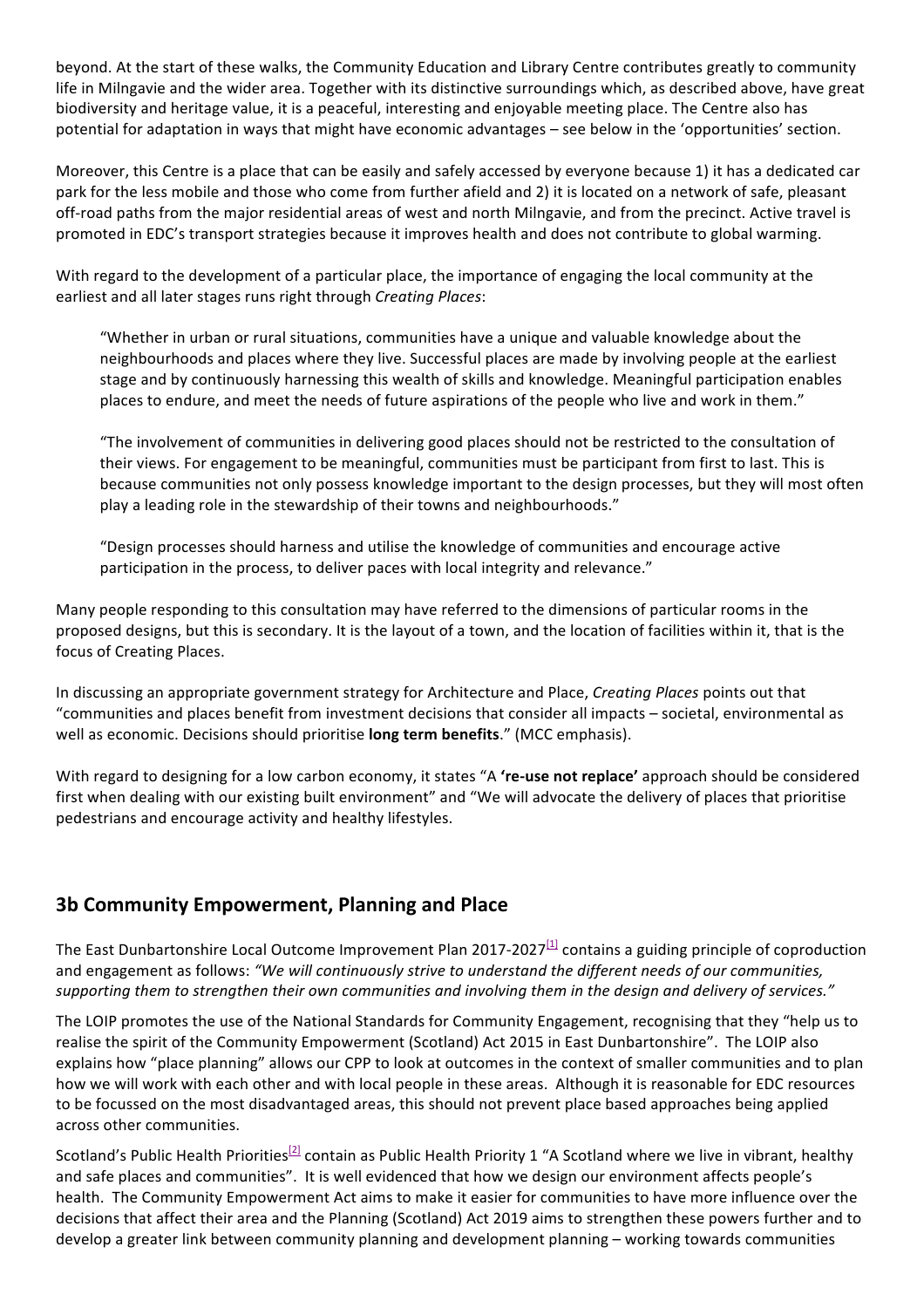themselves being able to devise plans for their places. In order to prevent future burden on public services, decisions affecting facilities and amenities in Milngavie would be better made in the context of a local plan for **place** rather than as a series of separate decisions.

 $\frac{[1]}{[1]}$  https://www.eastdunbarton.gov.uk/our-local-outcomes [2] https://www.gov.scot/publications/scotlands-public-health-priorities/

### **3c Tackling Loneliness and Isolation**

The Scottish Government has developed a vision for a more Connected Scotland [3], where physical spaces make it easier for communities to gather together for mutual support and self-help. There is an expectation that the strategy will be taken forward by a range of key actors from all sectors, certainly including individuals, communities, the Third Sector and social enterprise, local authorities, other public bodies, and business. While reducing isolation and loneliness is not always explicitly stated as an aim in planning arrangements, we know that community operated/ programmed buildings can bring local communities together. Assets based approaches, focusing on the strengths of a place to build locally directed improvements, are a positive way to engage with people and support the prevention agenda. With an ageing population who are experiencing more complex health needs we will need more, not fewer, community facilities and these will reduce the burden on public services in the future and contribute to the achievement of these outcomes in the LOIP:

Local Outcome 5: Our people experience good physical and mental health and wellbeing with access to a quality built and natural environment in which to lead healthier and more active lifestyles.

Local Outcome 6: Our older population and more vulnerable citizens are supported to maintain their independence and enjoy a high quality of life, and they, their families and carers benefit from effective care and support services.

Relevant here are the comments of the U3A Bookworms Group when they endorsed this response:

"We are a group of senior citizens, a few of us with mobility problems, and none of us getting any younger, and the present building suits us well. There is ample parking, the room provided is accessible and large enough and there are toilet facilities on the same floor. It is also very cheap. If the CE Centre was refurbished (it has become rather scruffy), and cleaned more often it would be ideal. There is even a disused cafe on the premises which could be put back into use.

There is much concern at the moment about the isolation that elderly people can fall into, and here is a building which is suitable for the promotion of activity and social life for this vulnerable group (along with the other user groups). Bearsden and Milngavie council would be losing a great opportunity by closing it. Good Luck with the submission."

[3] https://www.gov.scot/publications/connected-scotland-strategy-tackling-social-isolation-loneliness-building-stronger-socialconnections/

# **4. Alternative options for the Milngavie Hub**

As demonstrated above, EDC's proposals would have serious negative impacts on the health and well being in Milngavie and also on the people from a wide area who come to use the facilities. Most affected would be children and older people. The general view is that both CE Centre/ Library and Town Hall/ Lillie buildings should be refurbished, and the Customer Services provided at one of these sites. Such options could bring benefits in terms of all the outcomes of the Local Outcomes Improvement Plan, including opportunities that could boost the economy and also provide more revenue for the Council.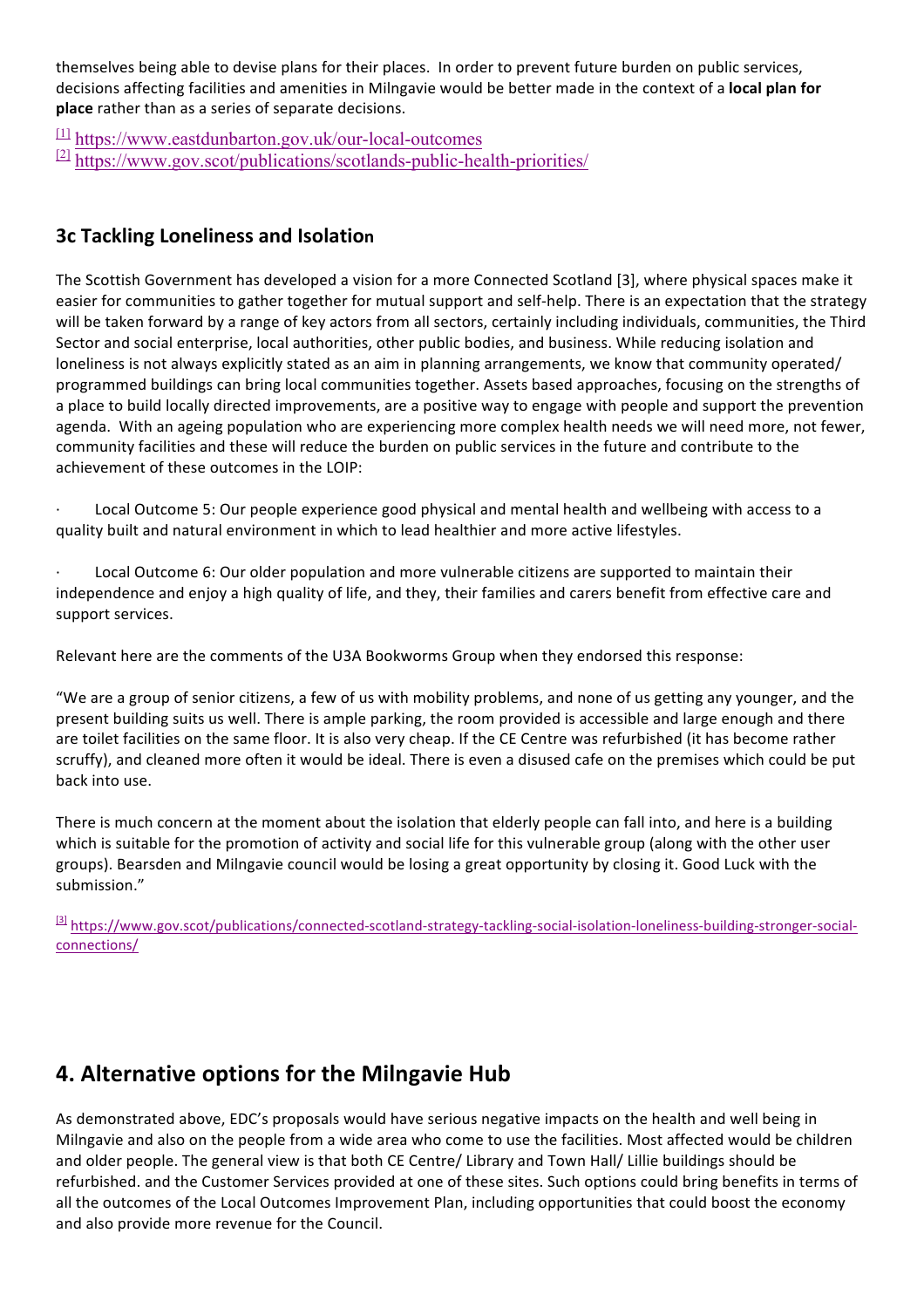Milngavie has many dynamic organisations whose efforts support the work of the Council, and who have ambitious plans for the future. These organisations deserve to be encouraged rather than constrained.

Councillors have told us that EDC cannot afford to refurbish both sites. However, we have looked at the capital expenditure figures which were given to us by EDC for Options 1 and 2, and consider that a two site solution is possible within these costs. We request that the Council works with us to provide the best for the people of East Dunbartonshire. Two possibilities are explored below.

#### **Option 3**

For Option 3, the Town Hall, Lillie Art Gallery and their ancillary facilities would be refurbished as in Option 2. The indicative cost for this would be £1,870,000. The Court Room would also be left intact. Since no demolition would be required, there would be £2,147,000 of the total indicative cost of Option 2 left over for the following:

A. Construction of a relatively small extension to provide the customer services, staff facilities and also storage space for the Lillie. (Note that storage proposed in Options 1 & 2 robs the lesser Hall of daylight). The required dimensions for all these are given in the plans for Options  $1 \& 2$ . This extension should be designed to blend with the existing building which is considered a good example of the architecture of its time. A possible location is illustrated below, where a 2-storey extension forms a third arm around an attractive green square.



B. Refurbishment of the Court Room, adapting it as a permanent Heritage Centre (Action 4 of the Milngavie Town Centre Strategy) and making a link to the Lillie Art Gallery so it becomes part of the visitor offering.

Clearly  $A + B$  will cost a lot less that the massive extension proposed in Option 2 which, besides storage, customer and staff facilities plus the heritage centre promised to the MHC group, crams in the Library and CE Centre facilities

Therefore, a substantial proportion of the  $£2,147,000$  would be left over, and ideally a decision would be made to use it for upgrading the CE Centre/ Library building. Even if this is not possible, users of the facilities agree that retaining the status quo would be far preferable to a dumbed down library and unsuitable facilities in a less easy to access place. We realise that EDC has sought to provide the customer services together with the library to save on revenue costs, but, since the library and art gallery both come under EDLC, shouldn't providing these services together with the art gallery have the same effect?

#### **Option 4**

There is a strong case for locating the customer services at the CE Centre/ Library site, which has formed a true hub for the Milngavie community for over four decades. Although to outsiders the site may seem dislocated from the currently designated town centre, it is at the heart of the town and very easy to reach on foot or bike from homes or the precinct, so encourages active travel. For the less mobile and those transporting equipment there is parking close to the door, and potential for the number of spaces to be increased.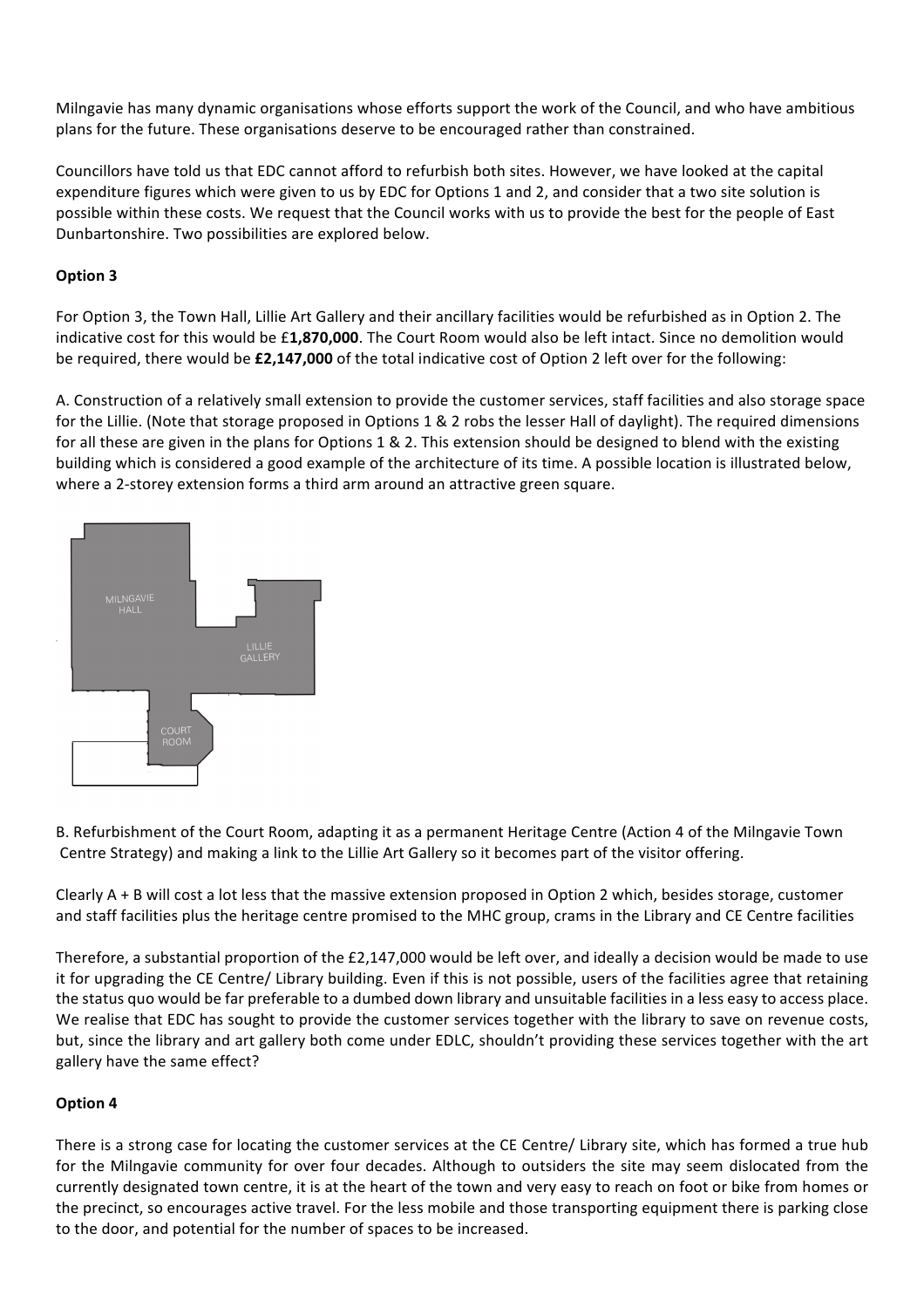This is probably the best site for the hub so long as the funds for the project can be split between the two sites. Otherwise the town hall and the Lillie, both extremely valuable assets for East Dunbartonshire, might be allowed to deteriorate further. The customer services could be built as a southwards extension to the gym, or another floor could be added to the south wing of the building, placing the customer services at ground level.

## **5 Some golden opportunities**

Retaining both sites would allow what MCDT describe as "golden opportunities" for the future, many of which could be community projects with outside funding. Some have been suggested above, and others are listed below:

#### **Town Hall/ Art Gallery/ Court Room**

This complex was opened in 1962 on the site of the Victorian Town Hall which had been destroyed by fire. Extra land was acquired for the gallery, using a bequest from local businessman James Lillie, a member of Milngavie Art Club, and for the Court Room. The design, combining the three functions with good ancillary facilities, was the result of a UKwide competition and is greatly admired by some experts. The building now badly needs refurbishing but has great potential as a cultural centre, for local people and visitors alike.

The redundant space of the former District Court is currently let to **Milngavie Heritage Centre** group for their talks, meetings and popular six-monthly exhibitions, but the group wishes to form a permanent centre/ museum and this is reflected by Action 4 of the Milngavie Town Centre Strategy. Storage for donated historic documents and artefacts is required. The facility could also cover the surrounding villages and Bearsden, including the Antonine Wall, and going back even further in time, the Bearsden shark replica could be displayed once again - there was no room for it after the Brookwood Library was crammed into the Burgh Hall. Heritage gives a place its own identity and is also an attraction for visitors. A direct physical link to the entrance for the Lillie should be made.

The Lillie Art Gallery has been described as a "national treasure" which was specially designed by an expert, but as well as refurbishment it needs more storage and up-to-date equipment for presentations etc. Some themed concerts held in the gallery combining modes of expression have worked very well. From the outside, however, the gallery appears as a 'backwater' to the town hall, but the open space in front could be enhanced  $- e.g.$  with an imposing artwork, attractive paving and trees. This could be a separate project, for which a grant could be obtained.

**Milngavie Town Hall** is a great asset for East Dunbartonshire as it is by far the largest public hall in the Authority and has good ancillary provision - changing rooms, kitchen, bar and lesser hall - all at the same level. It is the only one with a proscenium stage and the hall has a sprung floor. Its uses therefore include performances, large public meetings, ceilidhs and dinner dances, and also annual events such as horticultural shows. Such large scale events take place mainly in the evenings or at weekends, when parking is not a problem, and the proximity to public transport an advantage for visitors from further afield. It is however in a neglected condition and equipment is so outdated that it is no longer used by visiting artist on tour (including, but not only, folk artists) or by local voluntary performing groups.

The hall requires updated lighting and sound systems, and better kitchen equipment. Sound proofing between main and lesser halls should be considered, although the flexibility to combine them is also appreciated. Moreover, the venue could be redesigned in such a way with new equipment and as to provide for flexible use, such as a community cinema. Such improvements to this venue would allow for income- generation both for voluntary organisations and for EDC. A venue for a community cinema is identified in Milngavie Community Development Trust's Community Action Plan, which was based on a survey of every household in 2015. Moreover, the survey last month of MCDT members showed a strong desire to use funding to improve the attractiveness of the Town Hall.

As noted above, the Town Hall Complex is at the eastern gateway to Milngavie Town Centre and, besides visual enhancements, such as with trees and paving, there are opportunities to improve links with the pedestrian precinct on foot and from the west of Milngavie by cycle. These could be funded separately.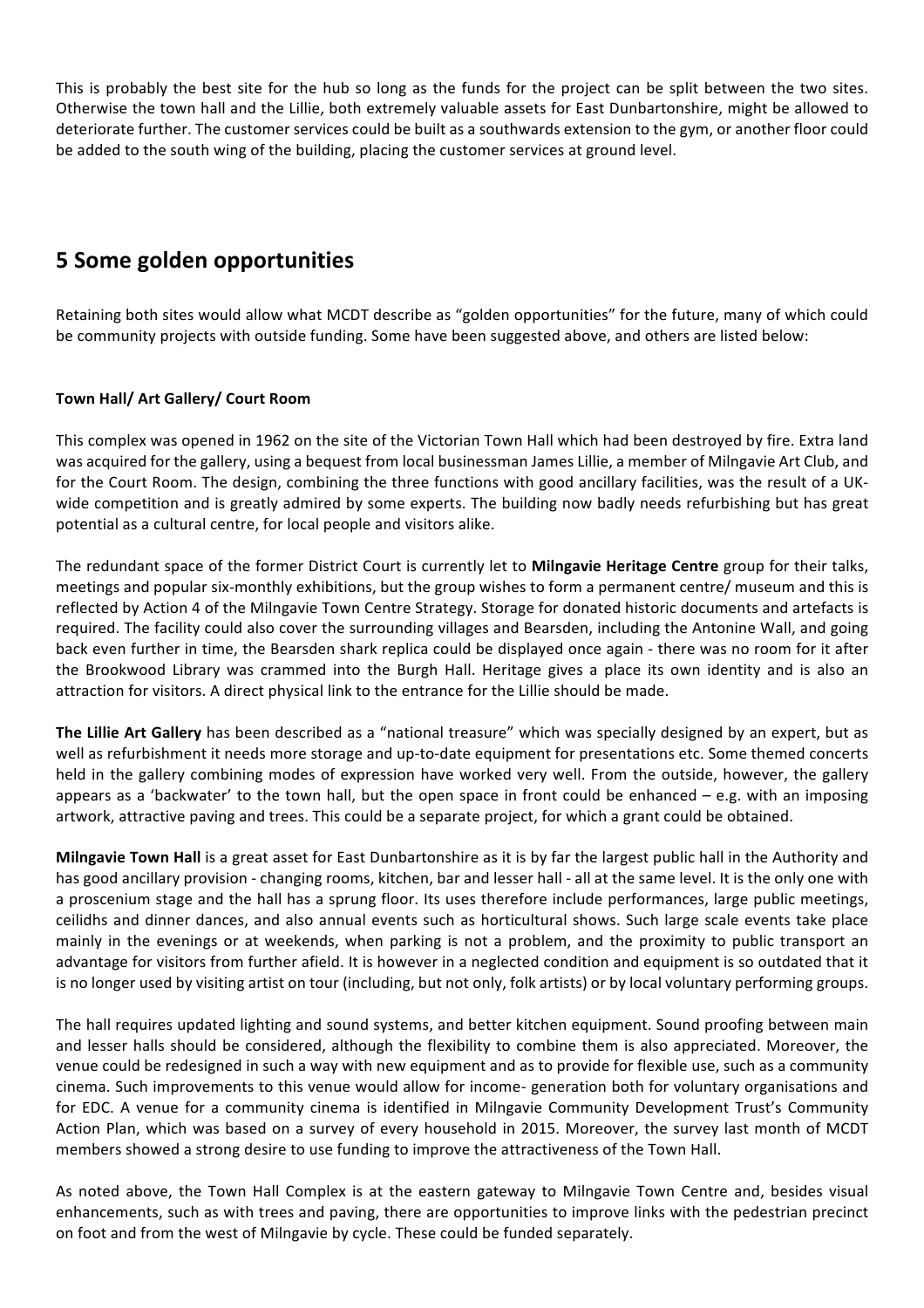#### The Community Education Centre/ Library building and its surroundings.

This area is wholly within the designated open space of Allander Park, and the pond within the local nature conservation site and the wildlife corridor associated with the Allander Water. As described in previous sections, the surroundings have great biodiversity and heritage value, and there is potential to make much more of them for the benefit of residents and visitors alike. Funding for such projects may be obtained through separate grants.

The area could form a kind of 'base camp' for Mugdock Country Park, and connect with the rangers there for wildlife projects. Improvements to the route between them should also be progressed. MCDT would like to see the first part of the WHW, as far as the Iron Bridge, made suitable for less mobile people. This would mean an improved surface and perhaps more seats, especially at good viewing points. Interpretation of the heritage could also be provided along the paths.

The building itself has evolved to work well for its present functions, and there is room for extension, northwards or upwards, if needed in the future. Further uses could also be accommodated within the existing centre, some of which could raise revenue for the Council.

For instance, the need for a Walking Centre, or Welcome Centre, was highlighted by MCC for the Milngavie Town Centre Strategy and this building, sited on the WHW, would be an ideal place for it. The centre would welcome not only long distance walkers, but also day trippers throughout the year. There is a huge variety of walks of different lengths and levels of difficulty, and Milngavie is at the end of a railway line accessible to a large urban population. Information on all the walks could be provided, with details of natural and historic heritage. The cafe could provide this facility in parallel with its current function, and an adjoining room used as a shop for items visitors might need.

Improvements to the building itself, if there is any money left after refurbishment, would ideally make it relate better to its surroundings. Simple changes, such as more and larger windows overlooking the pond, would help. Ideas for the library have been described previously.

Both on-road and WHW routes between the CE Centre/Library building and the precinct should be improved, as per Actions 7 and 22 of the Town Centre Strategy, and better signage is needed. Projects by the BID and Milngavie in Bloom have already enhanced the WHW route, and further work is planned. Colourful shrubs, heritage interpretation and/or artworks could make this route an attraction in itself. The ramp from the WHW to the CE Centre also needs upgraded and provided with welcoming signage.

## **6 Conclusion**

**EDC's** presentations in June, unlike the ones in December 2017 which provided us with no new information, have been very useful in that they have kick-started constructive thinking within the whole community. The two options **presented have made us think about what Milngavie really needs in the way of community facilities, and also about** how to make it a more successful place, both in terms of the well being of its residents and of economic advantages for the area. Now we are ready to begin meaningful discussions with the Council.

After careful consideration and discussion with relevant Community Groups, and taking account of the views of the Milngavie residents, the consensus is that we whilst we welcome the proposals to refurbish the Town Hall Complex with improved facilities, neither of the proposed options meet the community needs. We are of the opinion that neither option would provide Milngavie with overall improved facilities and if progressed would represent a missed opportunity to revitalise service provision in the area.